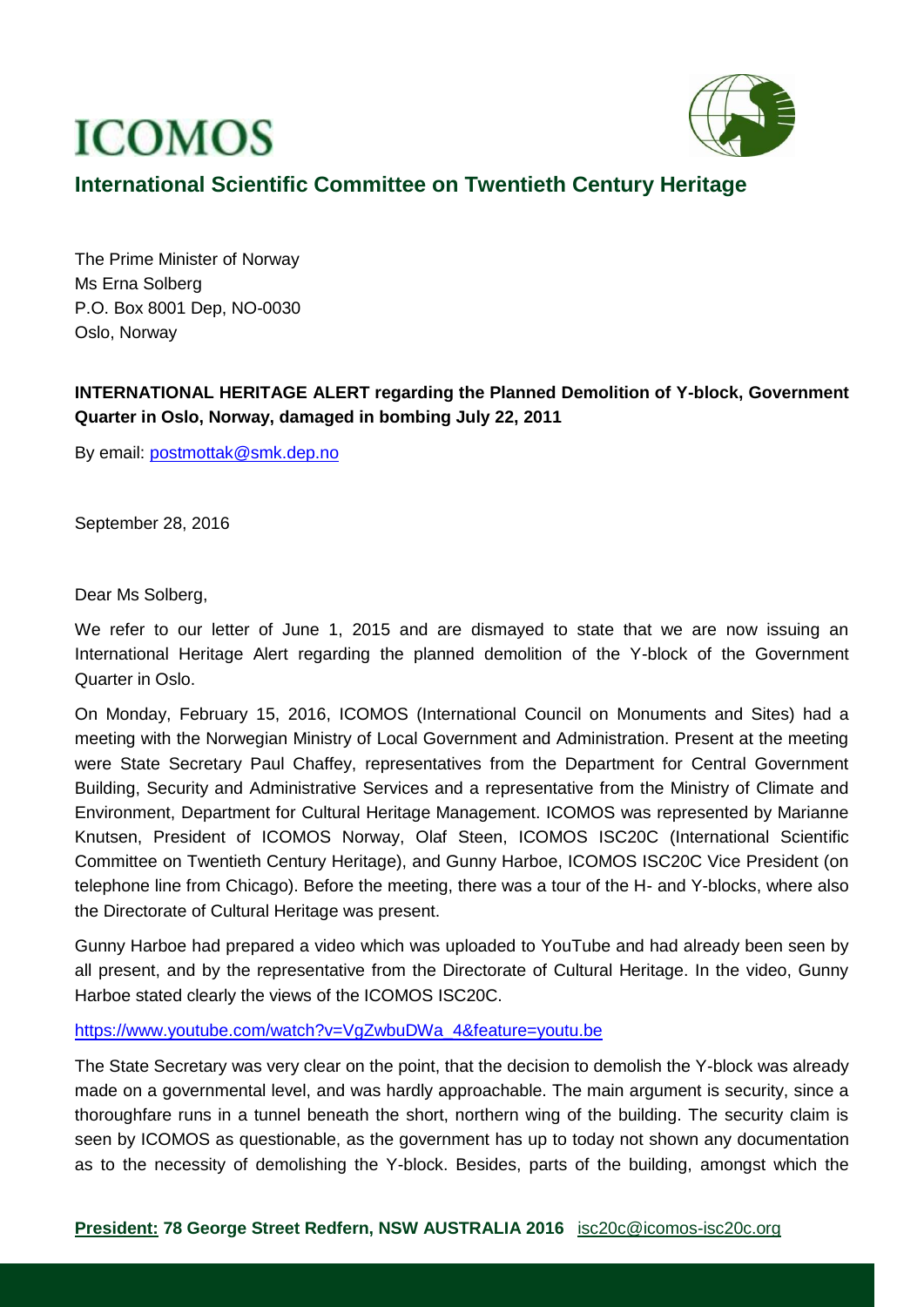

northern wing, are actually today in full use by government employees, who are very happy to work in the building.

The government wishes to place a small park above the thoroughfare, but still they have to secure the tunnel better by lowering it. The zoning plan suggested for the area presupposes a new, high building in place of most of the Y-block, except the area of the northern wing which will be substituted by a green belt over the thoroughfare tunnel.

The conclusion of the ICOMOS ISC20C is that demolishing the Y-block has been a presupposition for all planning work and zoning plans for the area, excluding an informed discussion on possible and sustainable use of the Y-block. All feasibility studies that were presented in April 2015 were made on this basis, with the exception of that of a group of architecture students at the Oslo School of Architecture and Design. Their study was rejected as part of the official competition, as it deviated from the official programme. No consideration was given to the inherent artistic qualities of the Y-block and its possible reuse as part of a rebuilding project. It was excluded as point of departure. These political decisions have been made in spite of clear, well founded studies and recommendations made by the Norwegian Directorate for Cultural Heritage in 2013, and repeated in 2016. These are decisions that will seem incomprehensible a few years from now.

In the meeting, ICOMOS confirmed the inherent qualities of the H- and Y-blocks as an ensemble of international and national importance. ICOMOS stressed that these values have not been appreciated sufficiently by the Norwegian government. ICOMOS also stressed, that the international scientific community is following the matter, and will not cease to follow it up.

As a result, ICOMOS Norway and the ICOMOS ISC20C is now releasing an International Heritage Alert, communication to the whole international cultural heritage community that the Norwegian government is intent on demolishing an important part of our common cultural heritage, in spite of professional assessments and advice.

Kind regards,

Sheridan Burke

President International Scientific Committee on Twentieth Century Heritage (ISC20C) of the International Council on Monuments and Sites (ICOMOS) [Sheridanb@gml.com.au](mailto:Sheridanb@gml.com.au)

Phone +61 418216168